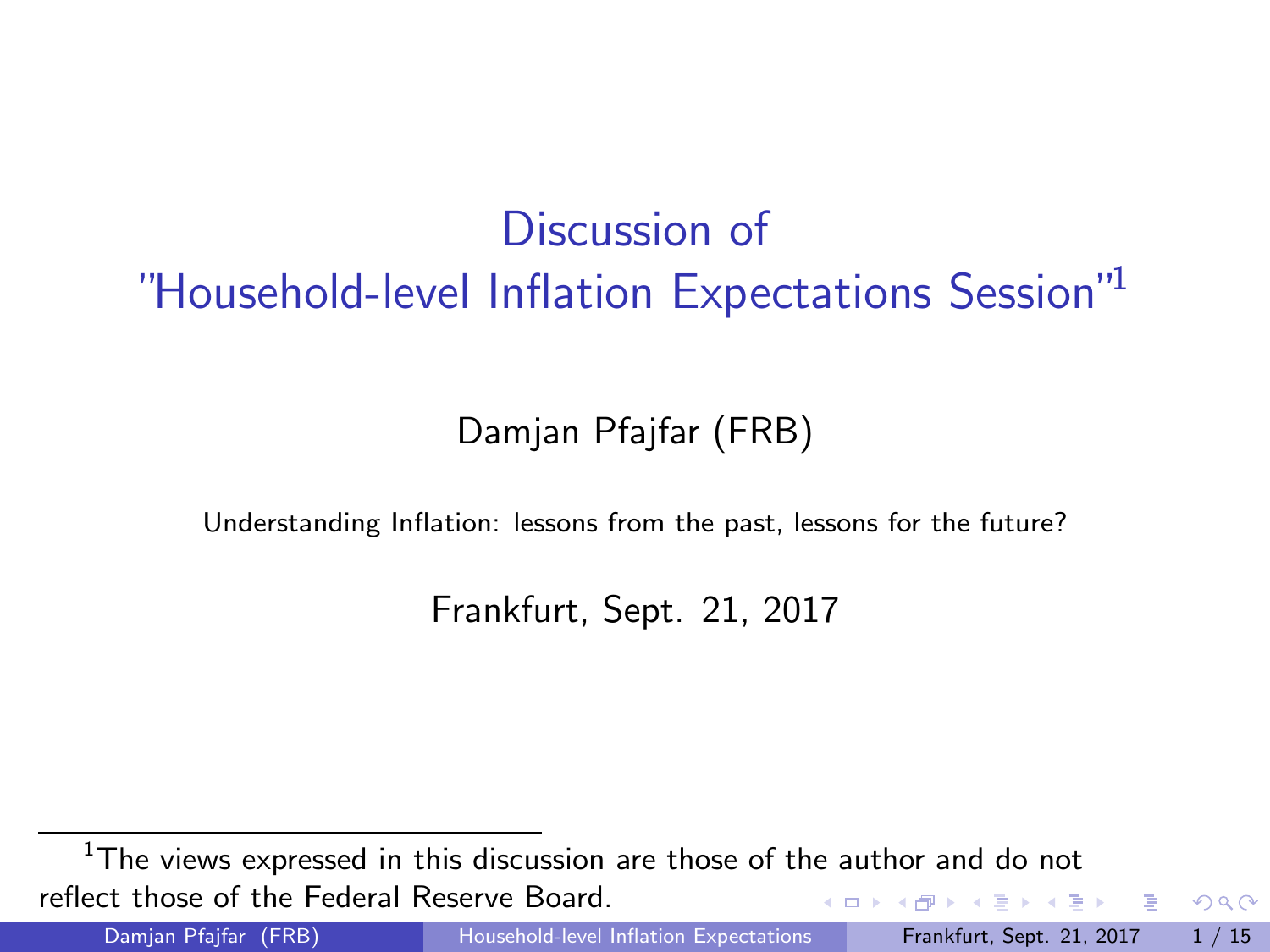### Inflation Expectations

<span id="page-1-0"></span>'It seems possible to classify three sorts of influences to which price-expectations may be subject. One sort is entirely non-economic: the weather, the political news, people's state of health their "psychology". Another is economic, but still not closely connected with actual price movements; it will include mere market superstitions, at the one extreme, and news bearing on future movements of demand or supply (e.g., crop reports), at the other. The third consists of actual experience of prices, experience in the past and experience in the present; it is this last about what we can find most to say.' (Hicks, 1939, p. 204)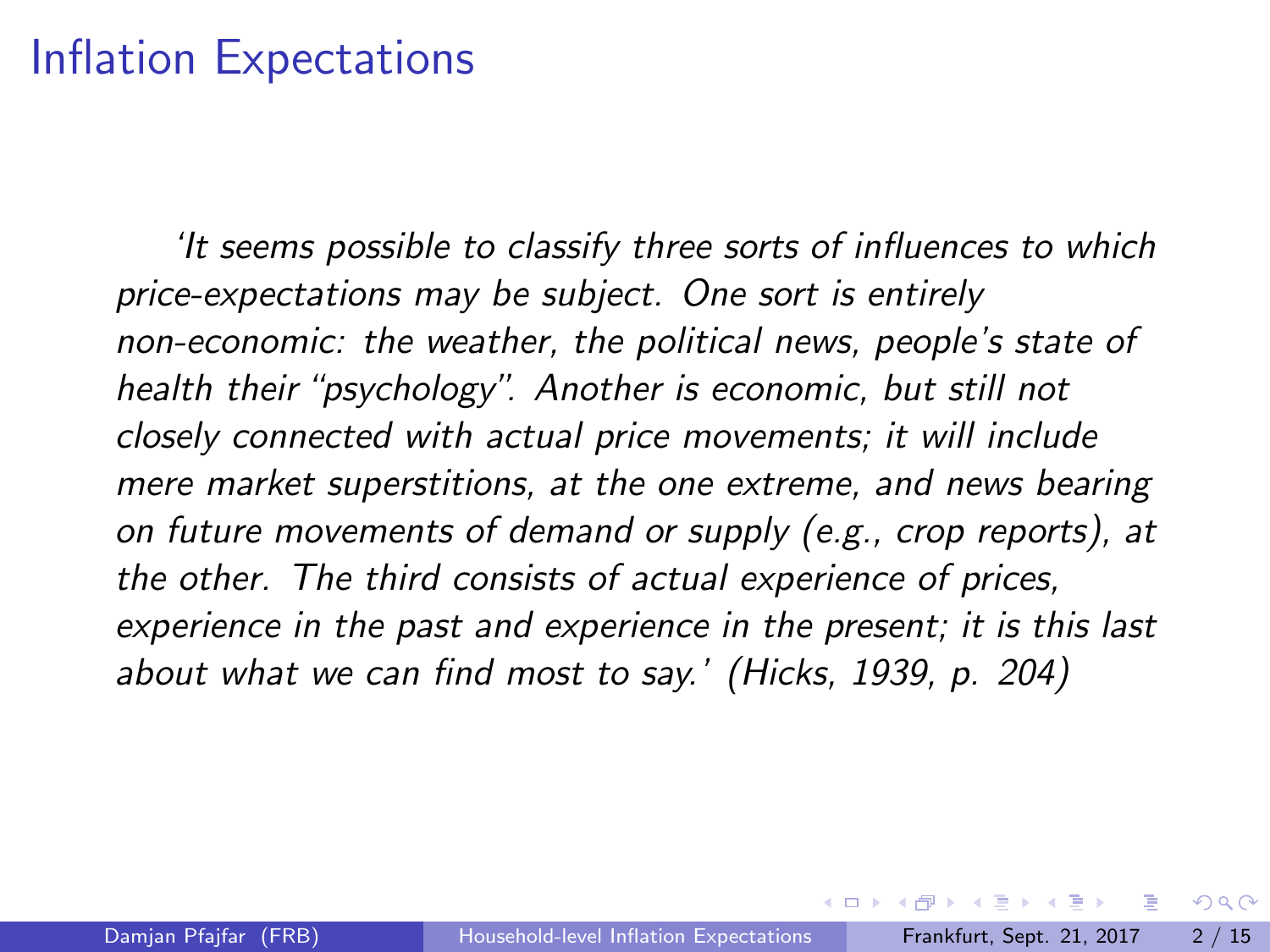### Three papers

- Salient price changes, inflation expectations and household behavior
- Inflation expectations and choices of households: evidence from matched survey and administrative data
- Trust in the central bank and inflation expectations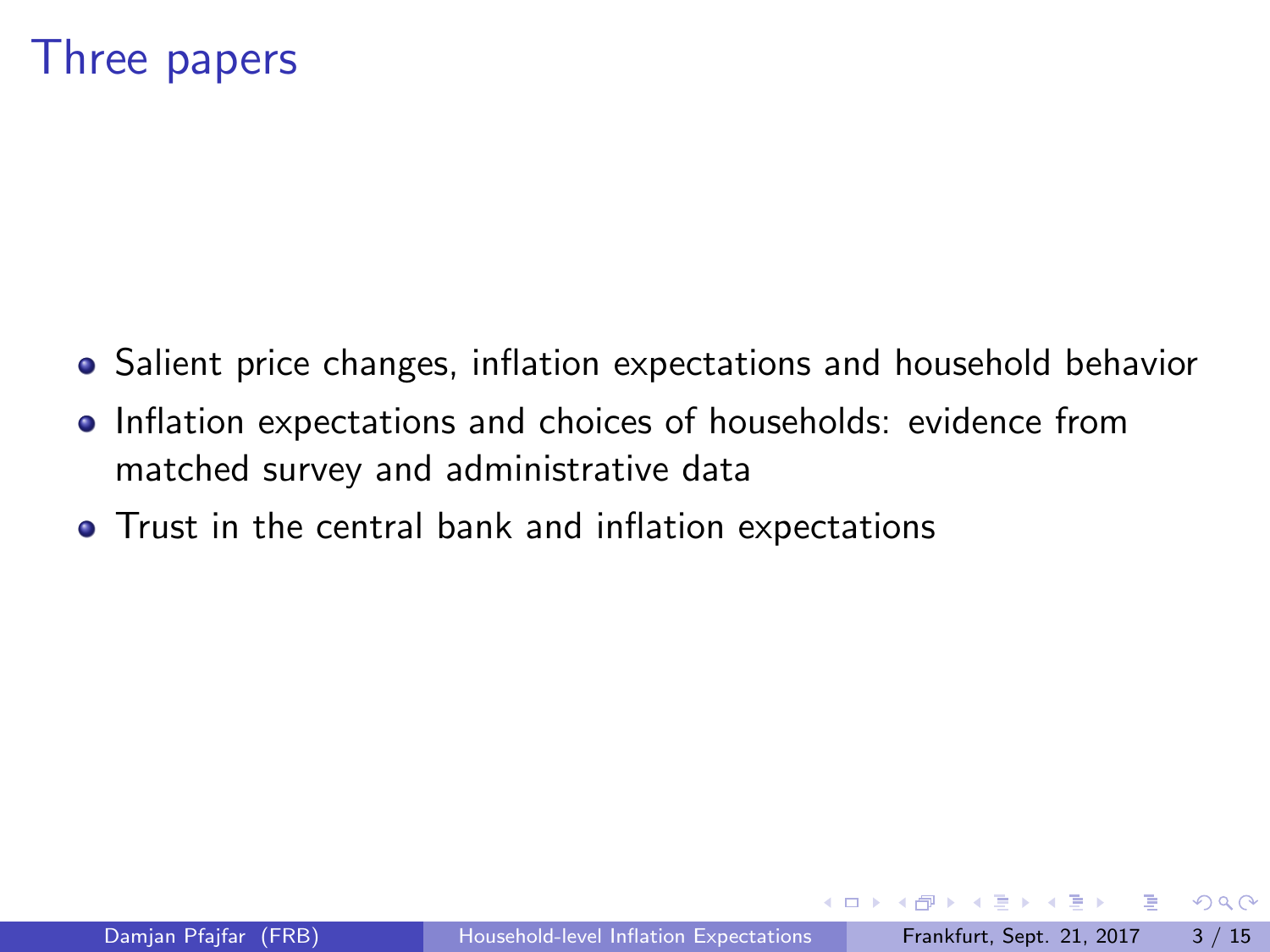# Salient price changes, inflation expectations and household behavior: Overview

- The salience of price changes that individuals observe while shopping shapes their inflation expectations, as well as future consumption and saving decisions.
- Constructing different measures of perceived inflation using AC Nielsen Panel.
- Measures of perceived inflation that overweight larger changes in prices and changes in the prices of goods households purchase frequently predict households' inflation expectations negatively.
- Grocery shoppers and less financially literate drive the results.
- Salient price changes also reduce households' readiness to buy durable goods, and increase investment in financial instruments that benefit from low inflation, such as bonds.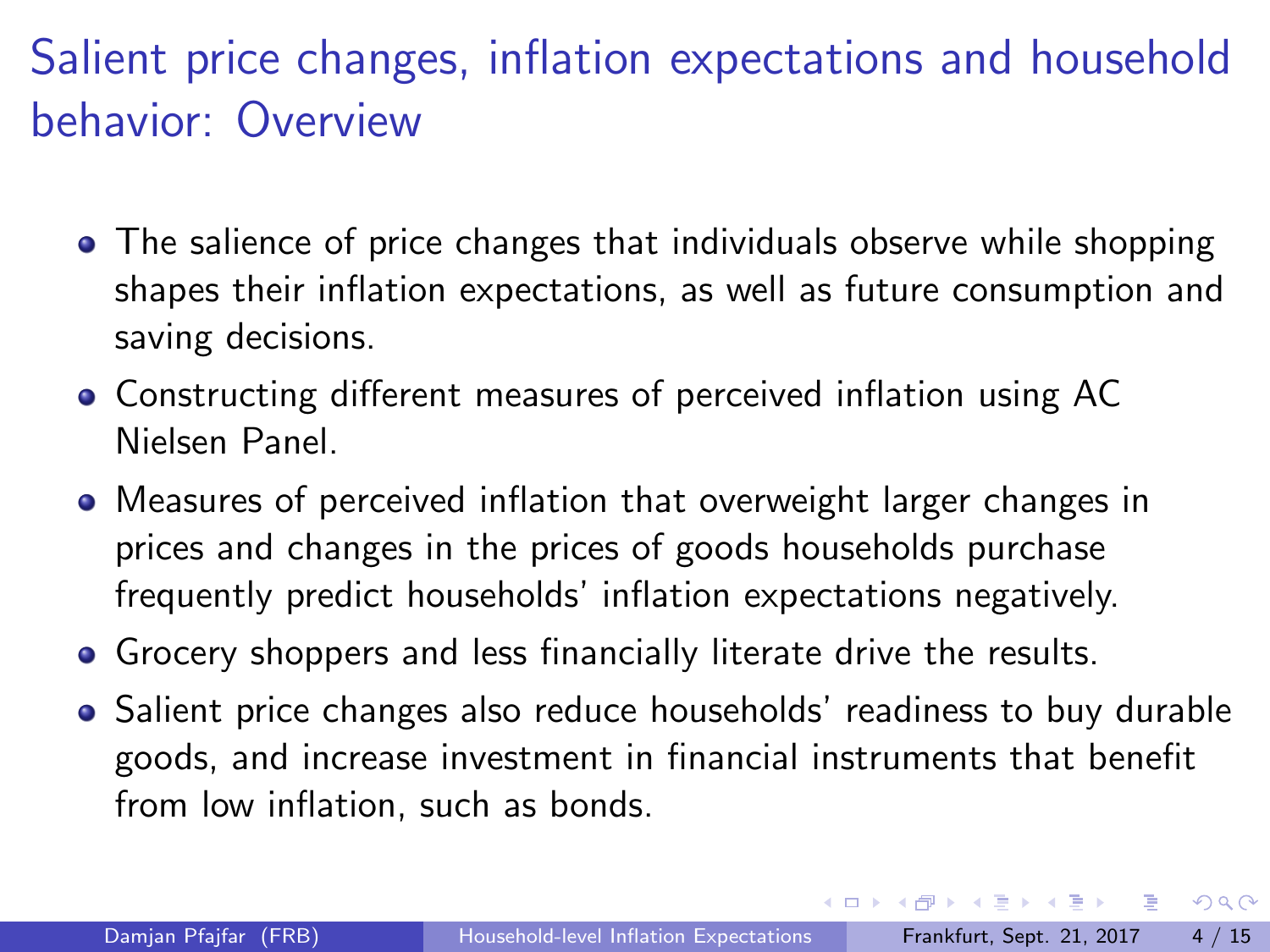# Salient price changes, inflation expectations and household behavior

- Do you use one or two waves in your empirical analysis? Number of obs. suggests one wave...
	- $\triangleright$  Can you look at changes in expectations?
	- $\triangleright$  Did you look at the relationship between perceived inflation derived from scanner data and survey question?
	- $\blacktriangleright$  Any explanation why the two survey questions about perceived inflation produce so different answers?
- Formally, the paper is testing the conjecture from Jonung (AER, 1981) that the difference between male and female inflation expectations is due to shopping patterns.
	- $\triangleright$  So far, the papers that tried to assess this conjecture were dismissing it due to 'non-persistent' differences between food inflation and overall inflation.

 $\Omega$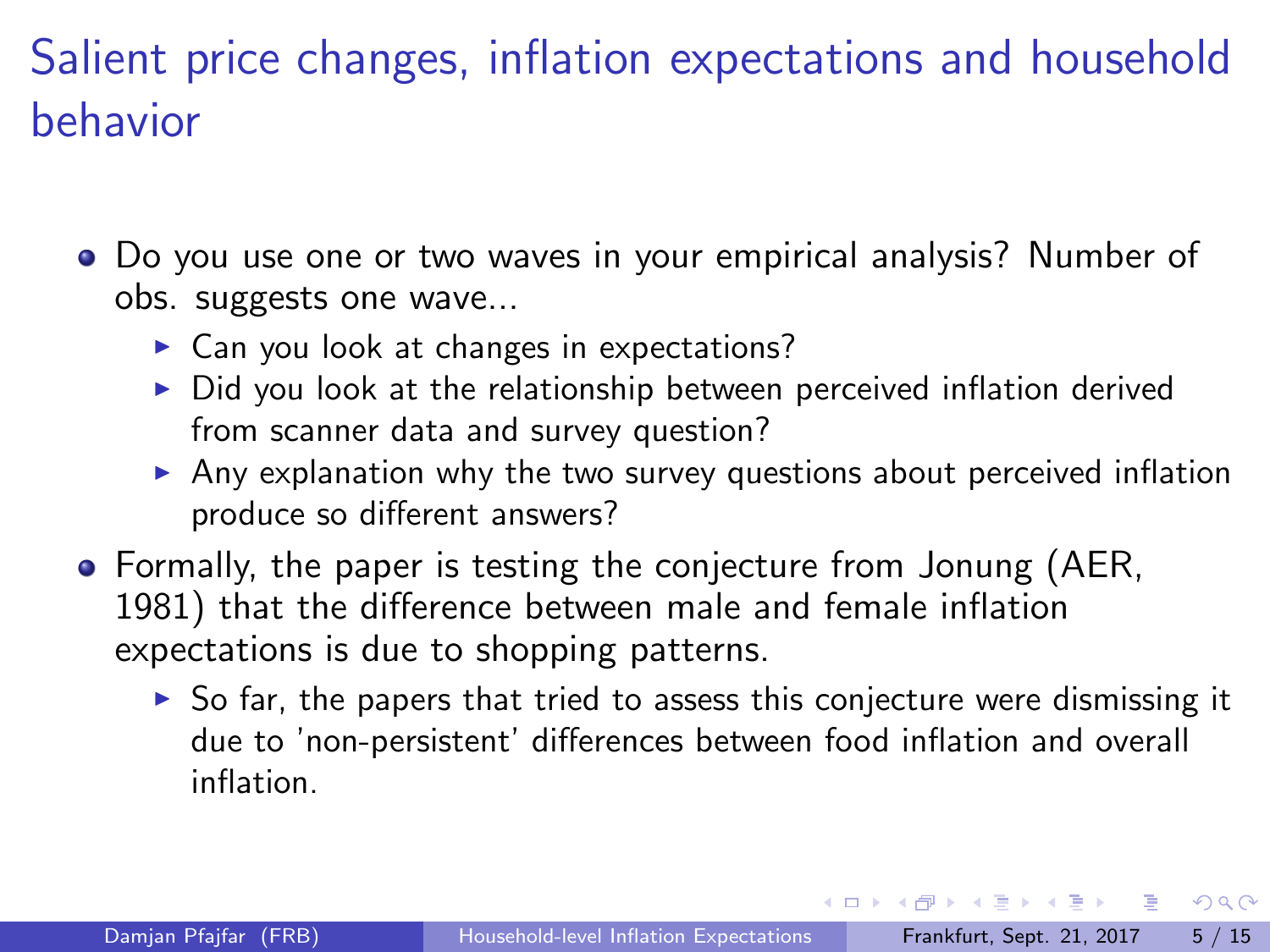# Salient price changes, inflation expectations and household behavior

- Also the relationship between uncertainty and the level of inflation has been previously studied in the literature (D'Amico and Orphanides, 2008).
	- $\triangleright$  Does this result depend on the level of inflation?
- I think some more analysis confirming the negative autocorrelation of inflation is needed.
	- $\triangleright$  Does it hold at all frequencies or just for long-run inflation expectations or just for short-run expectations?

 $QQ$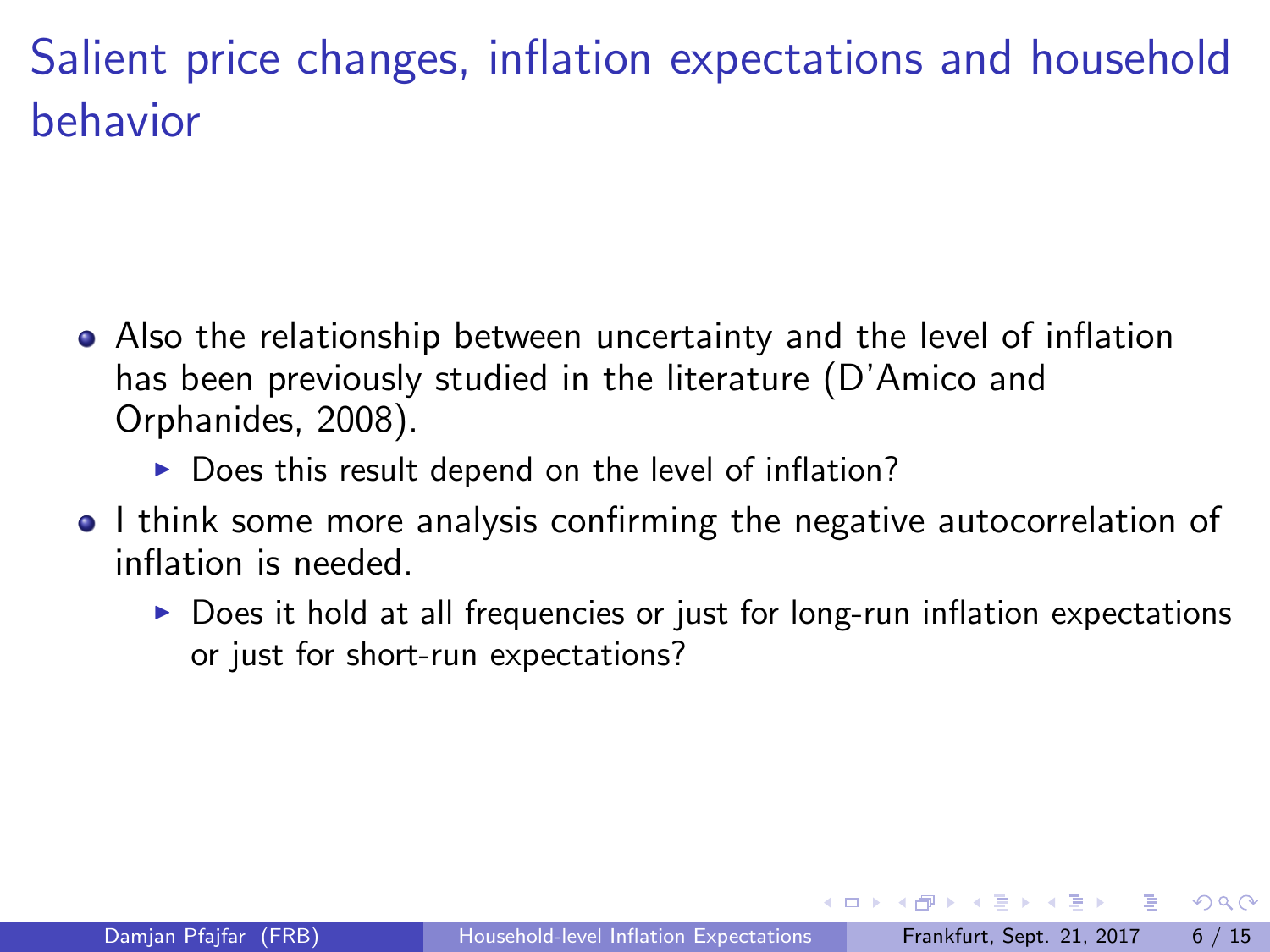Inflation expectations and choices of households: evidence from matched survey and administrative data: Overview

- Study longitudinal data on household inflation expectations for the period 1993-2016 and find that households have fairly stable inflation expectations at individual-specific levels.
- Link the survey data on inflation expectations to administrative data on assets and liabilities at the household level.
- **Households with higher inflation expectations have lower net worth** (assets minus liabilities): both less assets and less liabilities; and hold less of all non-liquid assets (savings account, bonds, stocks, mutual funds, and housing).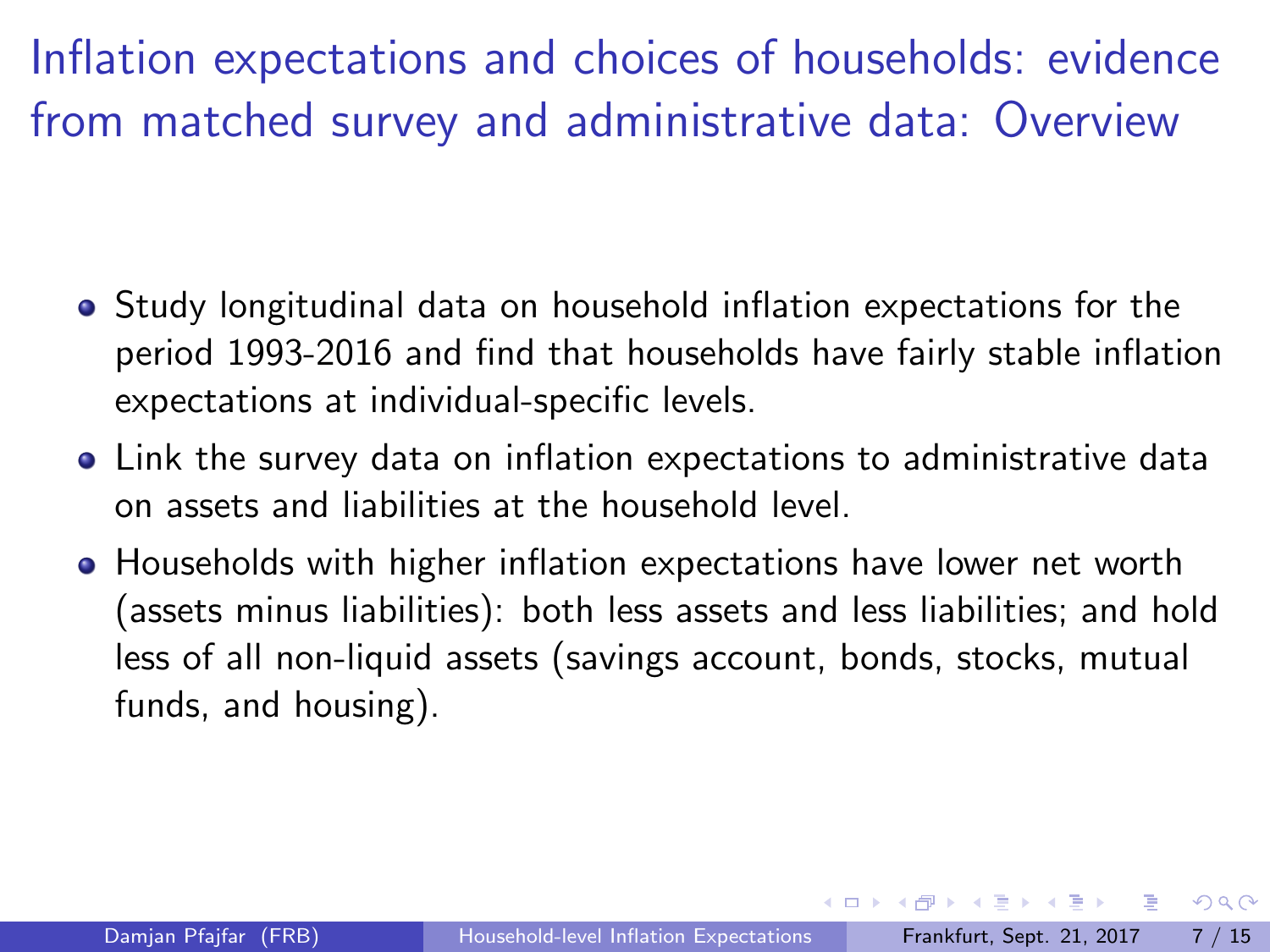# Inflation expectations and choices of households: evidence from matched survey and administrative data

- Need more motivation that the official statistics is biased (e.g., perhaps lack of quality adjustment), exposure to different goods can make you think that the official statistics is biased.
- Perhaps it would be better to look at the determinants of updating...
- Great to see that you were able to link the administrative data with inflation expectations survey; this opens the door to study several questions that were not possible to address so far (or with less reliability).
- Causality vs. correlation issues.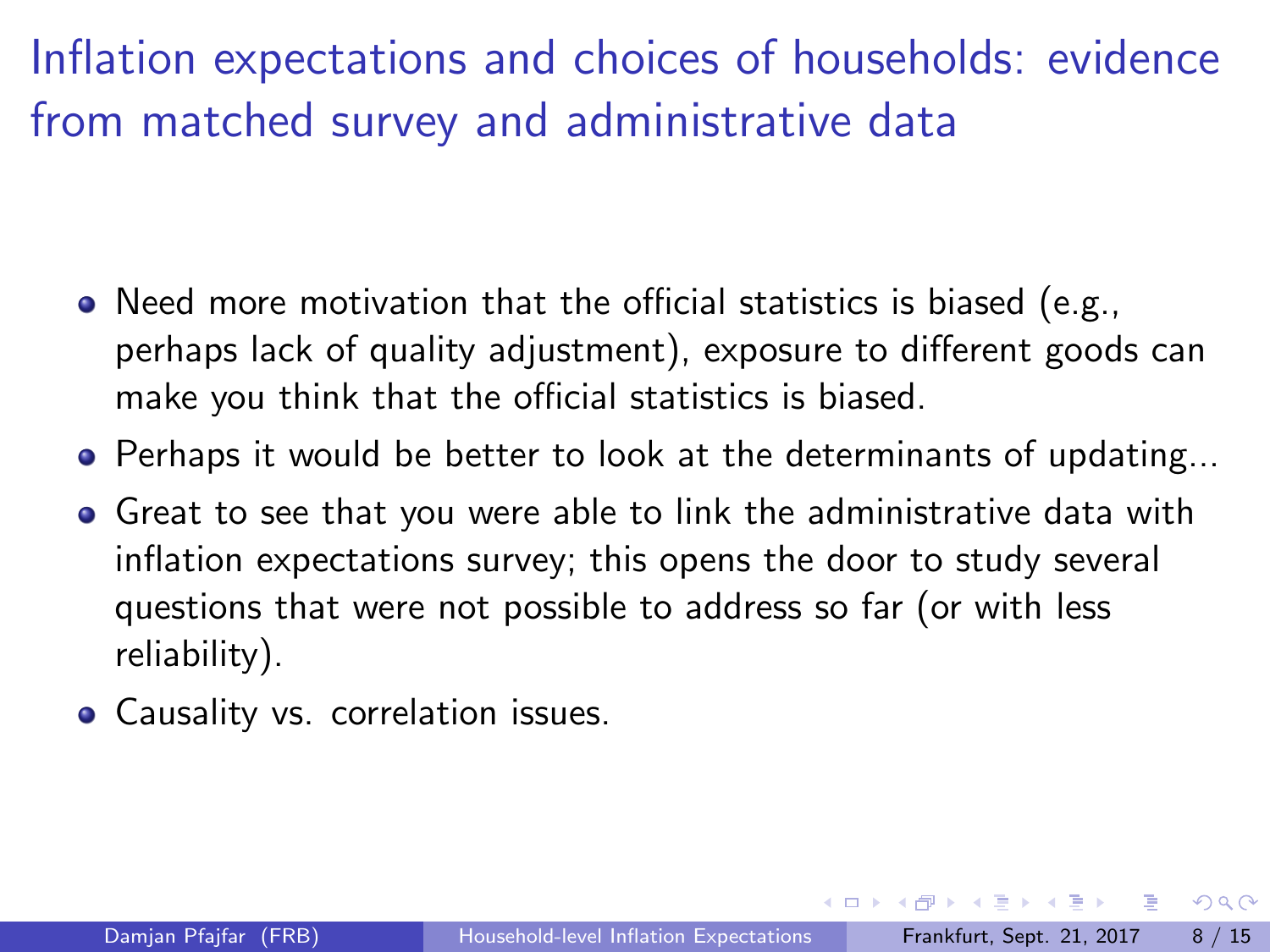Inflation expectations and choices of households: evidence from matched survey and administrative data

- What could be done to address causality vs. correlation? One needs to think carefully how causality can be 'imposed.'
- I would find it more convincing if there was a lag structure and the paper was studying changes in wealth, net worth, etc. But still....
- Perhaps one could study the impact of exogenous shocks or a natural experiment type of exercise, conditioning the responses of assets, wealth, net worth (changes) on the level (changes) of inflation expectations.

 $QQ$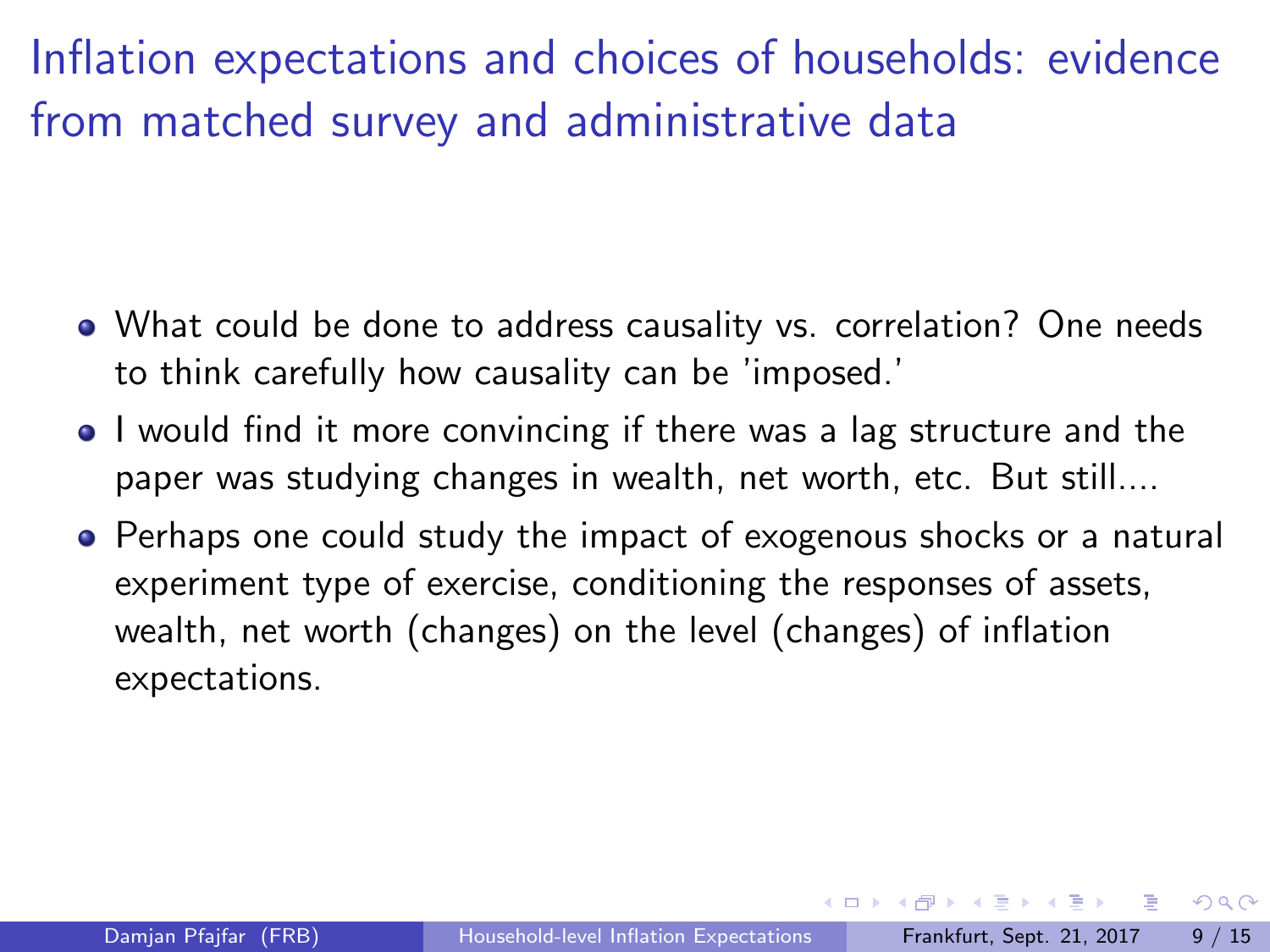# Trust in the central bank and inflation expectations: **Overview**

- Examine the relationship between trust in the European Central Bank (ECB) and inflation expectations and uncertainty about future inflation.
- They find that higher trust in the ECB lowers inflation expectations on average, and significantly reduces uncertainty about future inflation.
- Moreover, results from quantile regressions suggest that trusting the ECB increases (lowers) inflation expectations when the latter are below (above) the ECB's inflation target; controlling for people's knowledge about the objectives of the ECB.
- Higher trust in the ECB raises expectations about GDP growth.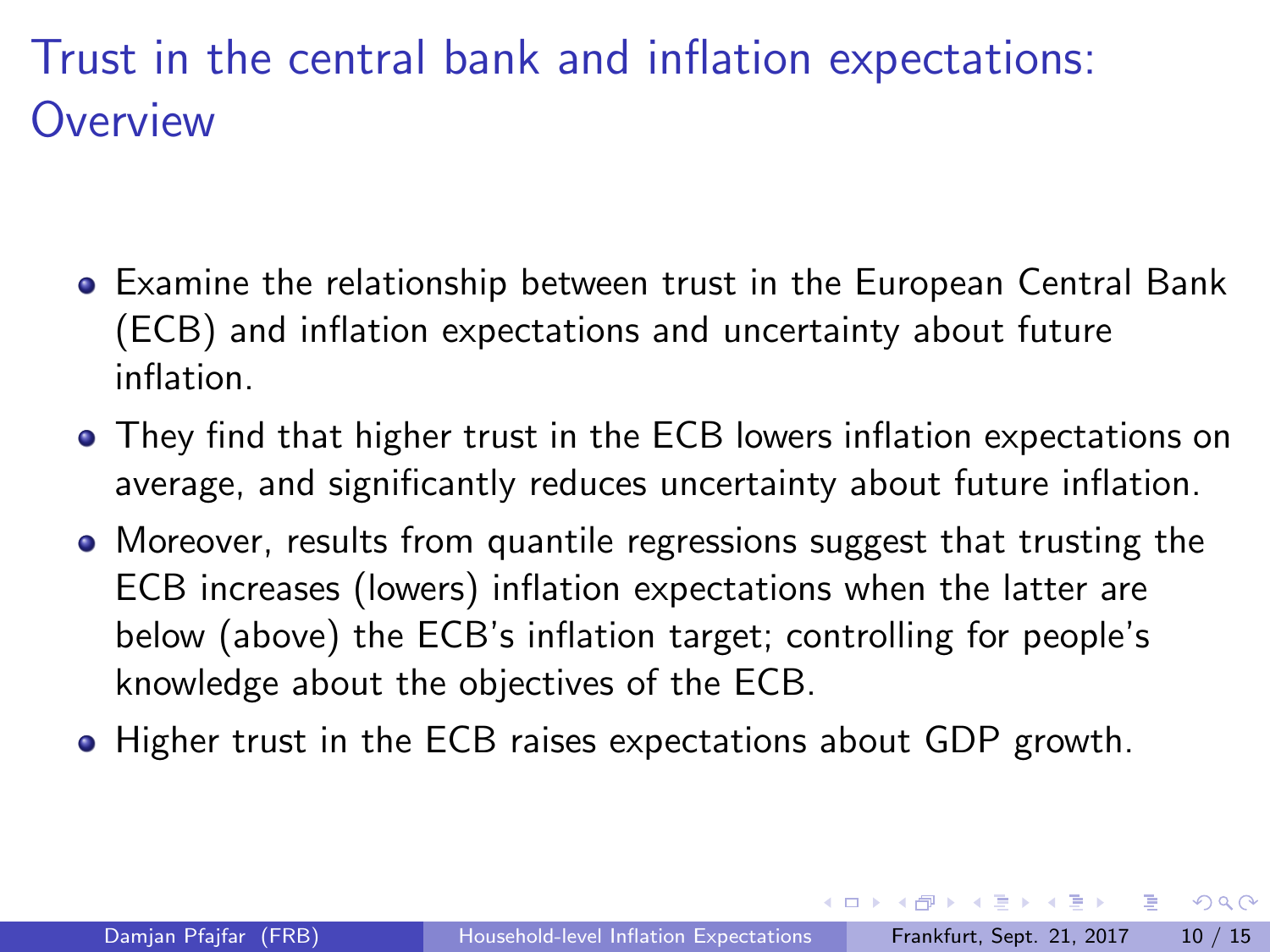## Trust in the central bank and inflation expectations

- Carefully designed survey, they were thinking of instrumental variables ahead of time...
- How do you define trust? Trust in what function of the ECB?
	- $\triangleright$  Difference between credibility, reputation, confidence, and trust.
	- $\triangleright$  Trust can be defined as: "the belief or perception by one party (e.g., a principal) that the other party (e.g., an agent) to a particular transaction will not cheat" (Knack, 2001).
- Do you have a particular model in mind to produce these results?
- **I** will cross-check some of these results with YouGov data

 $QQQ$ 

 $\lambda$  in the set of the set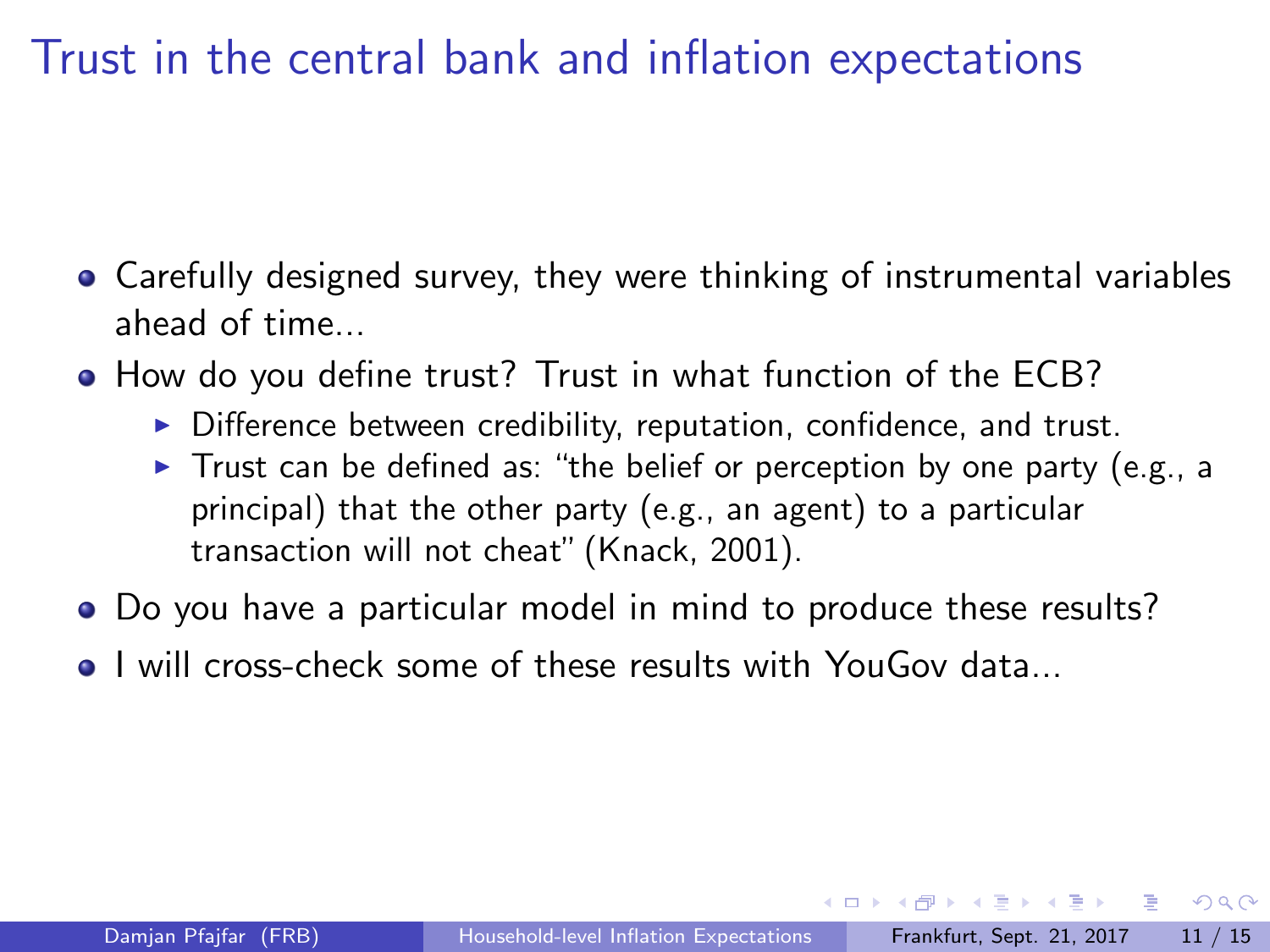### Trust in the central bank and inflation expectations





 $\left\{ \begin{array}{ccc} 1 & 0 & 0 \\ 0 & 1 & 0 \end{array} \right.$ 

<span id="page-11-0"></span> $QQ$ 

э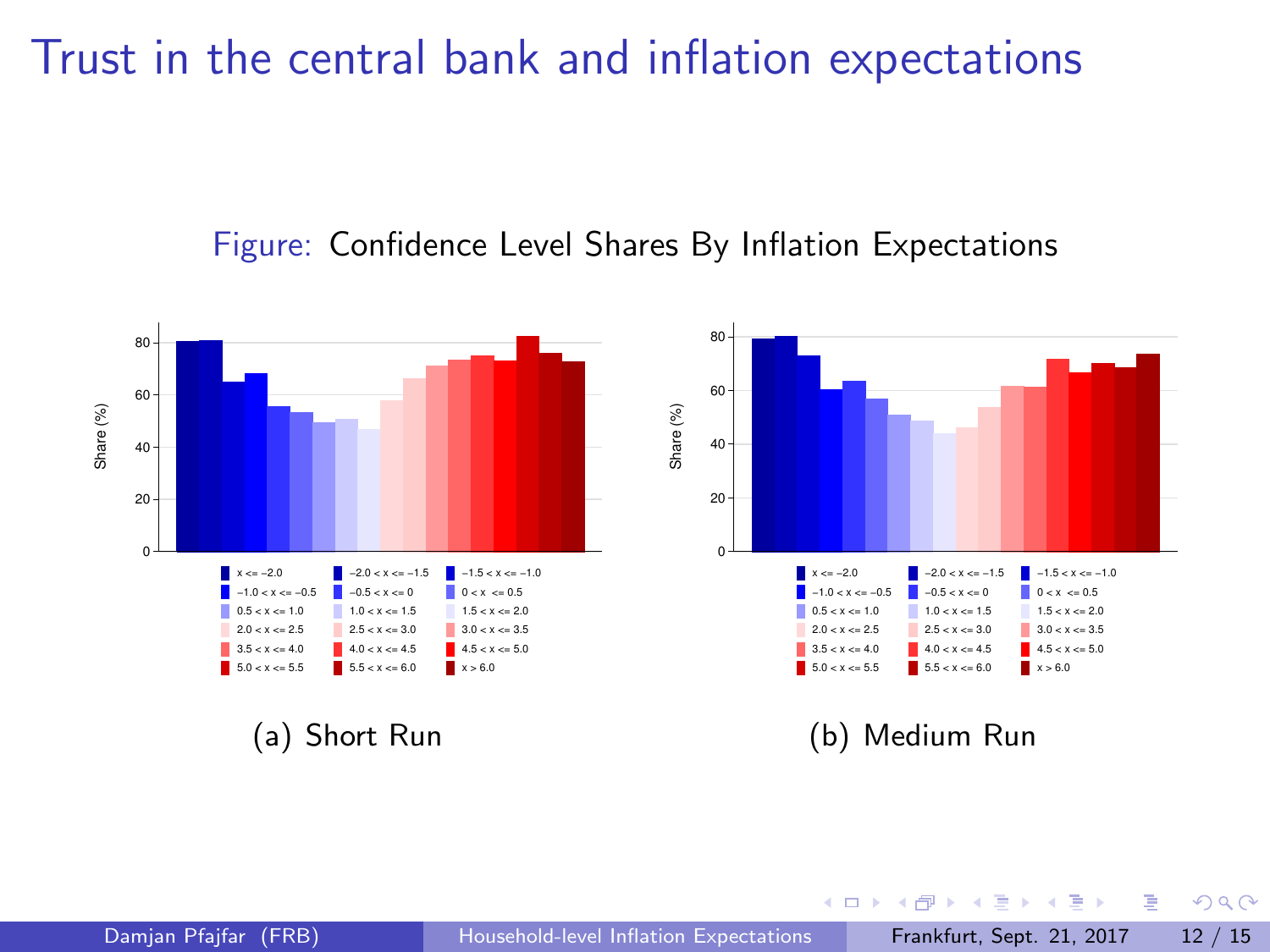|                           | (1)          | (2)          | (3)          | (4)          | (5)          | (6)          | (7)          |
|---------------------------|--------------|--------------|--------------|--------------|--------------|--------------|--------------|
|                           | $SR\_INFL_e$ | $SR\_INFL_e$ | $SR\_INFL_e$ | $SR\_INFL_e$ | $SR\_INFL_e$ | $SR\_INFL_e$ | $SR\_INFL_e$ |
| Not Confident             | $0.660***$   | $0.650***$   | $0.537***$   | $0.670***$   | $0.454***$   | $0.440***$   | $0.421***$   |
|                           | (0.04)       | (0.04)       | (0.09)       | (0.04)       | (0.09)       | (0.09)       | (0.12)       |
| Gov. Mistrust             | $-0.029$     | $-0.031$     | $-0.032$     | $-0.005$     | $-0.006$     | $-0.145***$  | $-0.007$     |
|                           | (0.04)       | (0.04)       | (0.04)       | (0.04)       | (0.04)       | (0.05)       | (0.04)       |
| Female                    | $0.915***$   | $0.916***$   | $0.917***$   | $0.921***$   | $0.919***$   | $0.918***$   | $0.920***$   |
|                           | (0.04)       | (0.04)       | (0.04)       | (0.04)       | (0.04)       | (0.04)       | (0.04)       |
| Age: Young                | $0.558***$   | $0.556***$   | $0.603***$   | $0.573***$   | $0.573***$   | $0.571***$   | $0.610***$   |
|                           | (0.06)       | (0.06)       | (0.09)       | (0.07)       | (0.07)       | (0.07)       | (0.10)       |
| Age: Old                  | $-0.414***$  | $-0.410***$  | $-0.554***$  | $-0.433***$  | $-0.433***$  | $-0.433***$  | $-0.537***$  |
|                           | (0.05)       | (0.05)       | (0.07)       | (0.05)       | (0.05)       | (0.05)       | (0.07)       |
| Interest $Rate_{t-1}$     |              | $-0.355*$    | $-0.358*$    | $-0.315***$  | $-0.300**$   | $-0.367***$  | $-0.294**$   |
|                           |              | (0.21)       | (0.21)       | (0.12)       | (0.12)       | (0.12)       | (0.12)       |
| GDP $Growth_{t-1}$        |              | $-0.025***$  | $-0.024***$  | $-0.082***$  | $-0.082***$  | $-0.080***$  | $-0.082***$  |
|                           |              | (0.01)       | (0.01)       | (0.01)       | (0.01)       | (0.01)       | (0.01)       |
| Inflation $t-1$           |              | $0.194***$   | $0.197***$   | $0.146***$   | $0.152***$   | $0.143***$   | $0.151***$   |
|                           |              | (0.04)       | (0.04)       | (0.03)       | (0.03)       | (0.03)       | (0.03)       |
| Young*Not Confident       |              |              | $-0.076$     |              |              |              | $-0.061$     |
|                           |              |              | (0.13)       |              |              |              | (0.13)       |
| Old*Not Confident         |              |              | $0.249**$    |              |              |              | $0.179*$     |
|                           |              |              | (0.10)       |              |              |              | (0.10)       |
| <b>Right Wing</b>         |              |              |              | $-0.199***$  | $-0.202***$  | $-0.378***$  | $-0.203***$  |
|                           |              |              |              | (0.06)       | (0.06)       | (0.07)       | (0.06)       |
| Inflation Target          |              |              |              | $-1.178***$  | $-1.322***$  | $-1.380***$  | $-1.286***$  |
|                           |              |              |              | (0.07)       | (0.09)       | (0.09)       | (0.09)       |
| Not Conf*Infl Target      |              |              |              |              | $0.263***$   | $0.271***$   | $0.205**$    |
|                           |              |              |              |              | (0.10)       | (0.10)       | (0.10)       |
| Mistrust*Right Wing       |              |              |              |              |              | $0.350***$   |              |
|                           |              |              |              |              |              | (0.08)       |              |
| Constant                  | 2.923 ***    | 2.538***     | 2.587***     | 4.086***     | $4.194***$   | 4.347***     | 4.210***     |
|                           | (0.10)       | (0.14)       | (0.14)       | (0.14)       | (0.15)       | (0.15)       | (0.16)       |
| <b>Time Fixed Effects</b> | Yes          | Yes          | Yes          | Yes          | Yes          | Yes          | Yes          |
| Country Fixed Effects     | Yes          | Yes          | Yes          | No           | No           | No           | No           |
| N                         | 50074        | 50074        | 50074        | 50074        | 50074        | 50074        | 50074        |
| R-squared                 | 0.070        | 0.071        | 0.072        | 0.065        | $0.066 -$    | 0.066        | $-0.066$     |

Table: Determinants of Short Run Inflation Expectations

Damjan Pfajfar (FRB) [Household-level Inflation Expectations](#page-0-0) Frankfurt, Sept. 21, 2017 13 / 15

<span id="page-12-0"></span> $299$ 

D.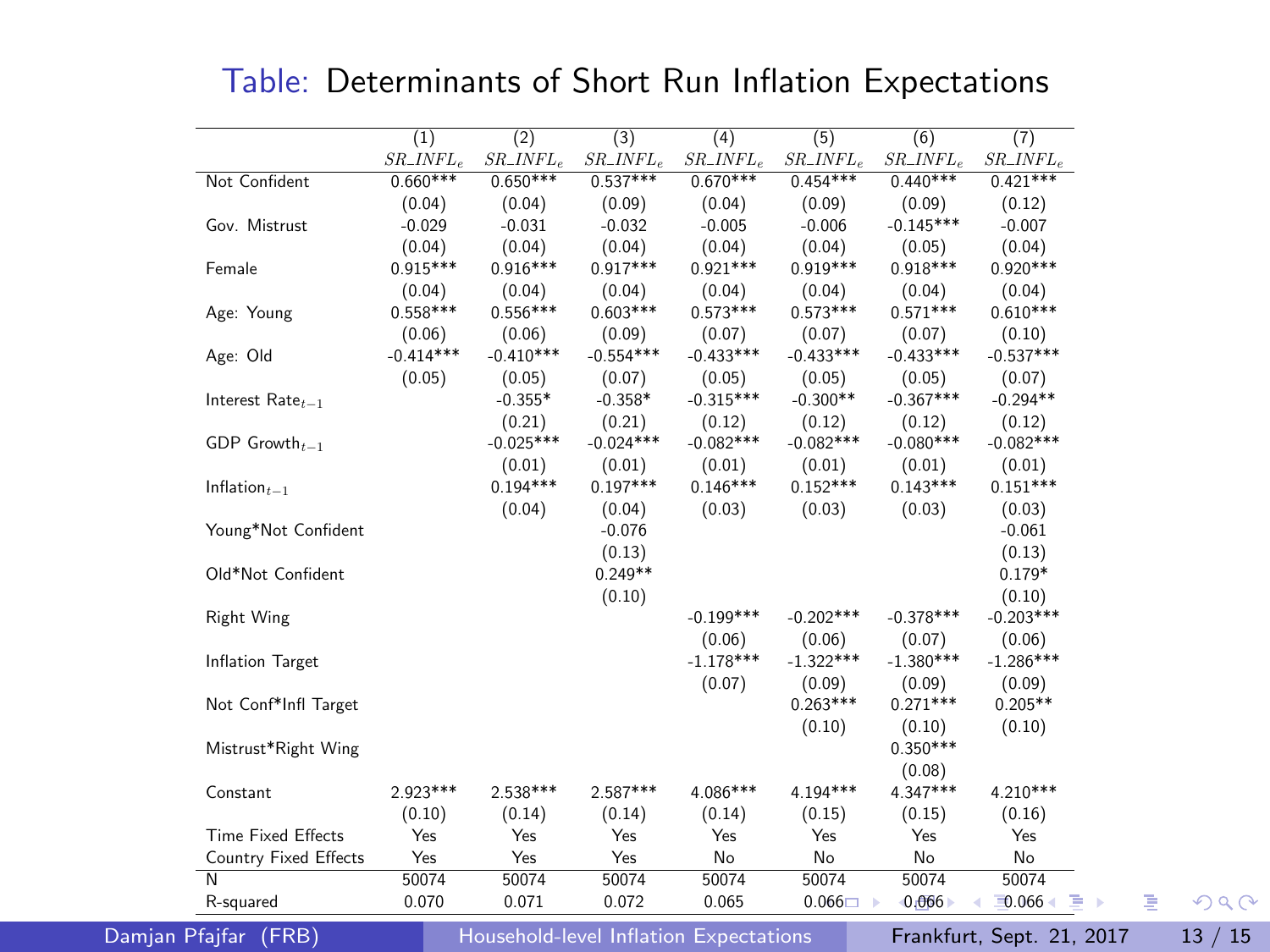#### Table: Determinants of Inflation Expectations Conditional of Level of Inflation Expectations

|                           | (1)                  | (2)                   | (3)         | (4)                    | (5)                   | (6)                  | (7)                   | (8)          | (9)                   | (10)        |
|---------------------------|----------------------|-----------------------|-------------|------------------------|-----------------------|----------------------|-----------------------|--------------|-----------------------|-------------|
|                           | $SR\_INFL_r$         | SR_INFL <sub>c</sub>  | SR_INFL,    | SR_INFL,               | SR_INFL <sub>c</sub>  | $LR\_INFL_c$         | $LR\_INFL_r$          | $LR\_INFL_r$ | $LR\_INFL_c$          | $LR$ _INFL_ |
| Not Confident             | $0.718***$           | $1.122***$            | $2.252***$  | $1.041***$             | $0.097***$            | $0.565***$           | $0.767***$            | $1.129***$   | $0.757***$            | $0.153***$  |
|                           | (0.05)               | (0.07)                | (0.06)      | (0.07)                 | (0.02)                | (0.04)               | (0.04)                | (0.04)       | (0.04)                | (0.02)      |
| $SR$ <sub>-INFL-</sub>    |                      |                       |             |                        |                       | $0.909***$           | $0.843***$            | $0.859***$   | $0.838***$            | $0.548***$  |
|                           |                      |                       |             |                        |                       | (0.01)               | (0.01)                | (0.01)       | (0.01)                | (0.01)      |
| Gov. Mistrust             | $-0.038$             | 0.015                 | $-0.039$    | 0.020                  | $-0.131***$           | $0.215***$           | $0.245***$            | $0.239***$   | $0.246***$            | $0.062**$   |
|                           | (0.05)               | (0.04)                | (0.04)      | (0.04)                 | (0.04)                | (0.04)               | (0.04)                | (0.04)       | (0.04)                | (0.03)      |
| Female                    | $0.982***$           | $0.799***$            | $0.835***$  | $0.805***$             | $0.414***$            | $-0.050$             | 0.020                 | $-0.001$     | 0.032                 | $-0.037$    |
|                           | (0.05)               | (0.04)                | (0.04)      | (0.04)                 | (0.03)                | (0.04)               | (0.03)                | (0.03)       | (0.03)                | (0.03)      |
| Age: Young                | $0.768***$           | $0.747***$            | $0.779***$  | $0.760***$             | $0.370***$            | 0.080                | $0.134**$             | $0.129**$    | $0.140***$            | $-0.005$    |
|                           | (0.08)               | (0.07)                | (0.07)      | (0.07)                 | (0.06)                | (0.06)               | (0.05)                | (0.05)       | (0.05)                | (0.04)      |
| Age: Old                  | $-0.411***$          | $-0.443***$           | $-0.442***$ | $-0.486***$            | $-0.269***$           | 0.064                | 0.023                 | 0.023        | 0.009                 | $-0.013$    |
|                           | (0.06)               | (0.05)                | (0.05)      | (0.05)                 | (0.04)                | (0.04)               | (0.04)                | (0.04)       | (0.04)                | (0.03)      |
| <b>Right Wing</b>         | $-0.181***$          | $-0.270***$           | $-0.207***$ | $-0.235***$            | $-0.237***$           | $0.085*$             | $-0.044$              | 0.009        | $-0.037$              | $-0.027$    |
|                           | (0.06)               | (0.05)                | (0.06)      | (0.05)                 | (0.04)                | (0.05)               | (0.04)                | (0.04)       | (0.04)                | (0.03)      |
| Interest $Rate_{t-1}$     | $-0.521***$          | $-0.113$              | $-0.048$    | 0.174                  | $-0.602***$           | $-1.256***$          | $-1.036***$           | $-0.990***$  | $-1.003***$           | $-0.409***$ |
|                           | (0.16)               | (0.15)                | (0.15)      | (0.15)                 | (0.12)                | (0.13)               | (0.13)                | (0.13)       | (0.13)                | (0.10)      |
| GDP $Growth_{t-1}$        | $-0.069***$          | $-0.076***$           | $-0.091***$ | $-0.090***$            | $-0.006$              | $0.104***$           | $0.068***$            | $0.077***$   | $0.065***$            | $0.050***$  |
|                           | (0.01)<br>$0.152***$ | (0.01)                | (0.01)      | (0.01)                 | (0.01)<br>$-0.197***$ | (0.01)<br>$0.089***$ | (0.01)                | (0.01)       | (0.01)                | (0.01)      |
| Inflation $t-1$           |                      | $-0.011$              | $-0.046$    | $-0.184***$            |                       |                      | $-0.004$              | $-0.014$     | $-0.039$              | $-0.007$    |
|                           | (0.04)               | (0.04)<br>$-2.666***$ | (0.04)      | (0.04)<br>$-2.229$ *** | (0.03)                | (0.03)               | (0.03)<br>$-1.683***$ | (0.03)       | (0.03)<br>$-1.488***$ | (0.02)      |
| <b>Below Target</b>       |                      | (0.05)                |             | (0.04)                 |                       |                      | (0.04)                |              | (0.03)                |             |
| Below Target * Not Conf   |                      | $-1.530***$           | $-4.150***$ | $-1.394***$            |                       |                      | $-0.979***$           | $-2.608***$  | $-0.922***$           |             |
|                           |                      | (0.07)                | (0.05)      | (0.06)                 |                       |                      | (0.05)                | (0.05)       | (0.05)                |             |
| Below One                 |                      |                       |             | $-1.865***$            | $-1.619***$           |                      |                       |              | $-0.887***$           | $-1.547***$ |
|                           |                      |                       |             | (0.04)                 | (0.02)                |                      |                       |              | (0.05)                | (0.03)      |
| Below One * Not Conf      |                      |                       |             | $0.113**$              | $-0.362***$           |                      |                       |              | 0.100                 | $-0.315***$ |
|                           |                      |                       |             | (0.04)                 | (0.02)                |                      |                       |              | (0.07)                | (0.04)      |
| Above 75% of Sample       |                      |                       |             |                        | $7.048***$            |                      |                       |              |                       | $5.959***$  |
|                           |                      |                       |             |                        | (0.15)                |                      |                       |              |                       | (0.12)      |
| Above * Not Conf          |                      |                       |             |                        | $-0.359**$            |                      |                       |              |                       | $0.452***$  |
|                           |                      |                       |             |                        | (0.17)                |                      |                       |              |                       | (0.14)      |
| Constant                  | 2.786***             | 3.921***              | $2.916***$  | 4.283***               | $2.353***$            | $0.853***$           | 1.568***              | $1.145***$   | $1.650***$            | $1.398***$  |
|                           | (0.13)               | (0.13)                | (0.13)      | (0.13)                 | (0.10)                | (0.10)               | (0.10)                | (0.10)       | (0.10)                | (0.08)      |
| <b>Time Fixed Effects</b> | Yes                  | Yes                   | Yes         | Yes                    | Yes                   | Yes                  | Yes                   | Yes          | Yes                   | Yes         |
| $\overline{N}$            | 41340                | 41340                 | 41340       | 41340                  | 41340                 | 36542                | 36542                 | 36542        | 36542                 | 36542       |
| R-squared                 | 0.050                | 0.196                 | 0.160       | 0.213                  | 0.472                 | 0.539                | 0.575                 | 0.566        | $= 0.577$             | $0.738 =$   |

Damjan Pfajfar (FRB) [Household-level Inflation Expectations](#page-0-0) Frankfurt, Sept. 21, 2017 14 / 15

<span id="page-13-0"></span>